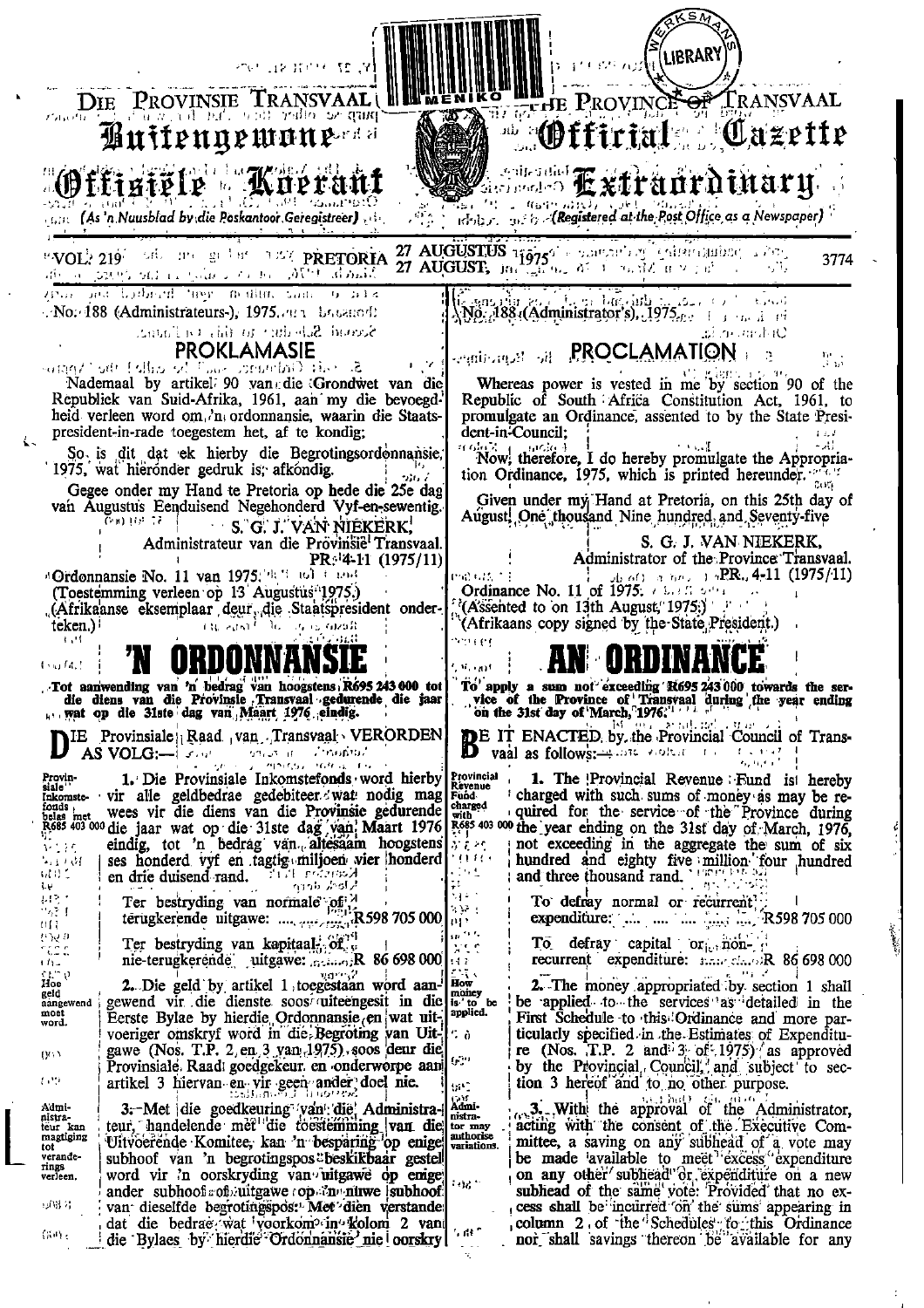ander doel aangewend mag word as dié waar- is hereby granted. voor die geld hierby toegeken word nie.

-

belas met 1960), word hierby vir alle geldbedrae gedebi-  $\frac{10000}{R^9}$  by charged with such sums of money as may  $R^9$  840 000 by charged with such sums of money as may drag van altesaam hoogstens nege miljoen agt in kolom 1 van die Tweede Bylae by hierdie<br>Ordonnansie. •

5. Hierdie Ordonnansie heet die Begrotings-Kort<br>titel. 5. Hierdie Ordonnansie heet die Begrotings-<br>ordonnansie, 1975.

 $\mathbf{I}$ 

 $\mathbf{r}$ 

EERSTE BYLAE

mag word nie en dat besparings daarop vir geen purpose other than that for which the money

Fonds 4. Die Fonds vir Groot Paduitrusting, gestig  $\begin{bmatrix} \text{Major} \\ \text{Road} \\ \text{Plan} \\ \text{Final} \end{bmatrix}$  4. The Major Road Plant Fund established in Ponds<br>
Fonds **4.** Die Fonds vir Groot Paduitrusting, gestig Najor<br>
Groot ingevolge artikel 2 van die Ordonnansie op Plant terms of section 2 of the Major Road Plant<br>
Pad-<br>
Pad-<br>
Pad-<br>
Pad-<br>
Pad-<br>
Pad-<br>
Pad-<br>
Pad-<br>
Pad-<br>
D teer wat nodig mag wees vir die aankoop van be required for the purchase of major road plant groot paduitrusting gedurende die jaar wat op during the year ending on the 31st day of groot paduitrusting gedurende die jaar wat op | during the year ending on the 31st day of die 31ste dag van Maart 1976 eindig, tot 'n be- | March, 1976, not exceeding in the aggregate the  $\frac{1}{10}$  sum of nine million eight hundred and forty honderd en veertig duisend rand soos uiteengesit :  $\frac{1}{10}$  sum of nine million eight hundred and forty thousand rand as shown in column <sup>1</sup> of the Second Schedule to this Ordinance.

> 5. This Ordinance shall be called the Appro- • priation Ordinance, 1975.

#### FIRST SCHEDULE

| No<br>Column<br>Column<br>$gro-$<br>2<br>$\mathbf{r}$<br>Service<br>of<br>2<br>tings-<br>P<br>Vote<br>poš<br>R.<br>R<br>R.<br>R<br>57 301 000<br>$\mathbf{1}$<br>General Administration<br>$\mathbf{1}$<br>57301000<br>Algemene Administrasie    <br>Including $-$<br>Met inbegrip van -<br>Grants for $-$<br>Toelaes vir —<br>Board for Public Resorts<br>3810000<br>3810000<br>Raad vir Openbare Oorde<br>Performing Arts Council,<br>Transvaalse Raad vir die<br>1 379 553<br>Transvaal<br>1 379 553<br>Uitvoerende Kunste<br>200<br>S.A. Life Saving Society<br>200<br>S.A. Life Saving Society<br>Restoration of Transvaal<br>100 000<br>Battlefields<br>100 000<br>Slagvelde<br>Transvaal Agricultural<br>Transvaalse Landbougenoot-<br>$-100000$<br>Society<br>100 000<br>skap<br>Foundation: Simon van der<br>Stigting: Simon van der Stell<br>10 000<br>10 000<br>Stel<br>1820 Settlers National<br>1820 Settlers National<br>10000<br>Monument Foundation<br>10 000<br>Monument Foundation<br>Ex gratia-betalings aan Plaas-<br>like Besture ten opsigte van<br>Ex Gratia Payments to Local<br>verliese van motorvoertuigin-<br>Authorities in respect of losses<br>komste $-$<br>on motor vehicle revenue -<br>6482<br>$\ddotsc$<br>6482<br>Benoni<br>Benoni<br>9 2 0 4<br>9 2 0 4<br>Boksburg<br>Boksburg<br>12036:<br>12036<br>Brakpan<br>Brakpan<br>406!<br>Edenvale        <br>406<br>Edenvale<br>128<br>128<br>Fochville        <br>Fochville<br>25 356<br>25 3 5 6<br>Germiston<br>Germiston      ]<br>103 114<br>Johannesburg<br>103 114<br>Johannesburg       <br>2040<br>2040<br>Kempton Park      <br>Kemptonpark<br>94<br>94<br>Klerksdorp       <br>Klerksdorp<br>1514.<br>4 5 14<br>Krugersdorp<br>Krugersdorp<br>1568<br>1 568<br>Nigel<br>Nigel         <br>110<br>Pietersburg<br>110<br>Pietersburg<br>9 960<br>9 960<br>Pretoria     ;<br>Pretoria   ,<br>2 2 3 0<br>2 2 3 0 .<br>Randfontein     ]<br>Randfontein     ]<br>400<br>400<br>Roodepoort<br>Roodepoort       . '<br>9 742<br>9 742<br>Springs , , , , , ,<br>Springs<br>Vereeniging<br>772<br>772<br>Vereeniging<br>800<br>800<br>Westonaria<br>Westonaria<br>Amptelike onthaaltoelaes -<br>Official entertainment<br>600<br>Provinsiale Sekretaris<br>allowances -<br>Adjunk-sekretaris en<br>Provincial Secretary<br>600<br>900<br>afdelingshoofde<br>Deputy Secretary and heads<br>Sessiekomitee: Huishoudelike<br>900<br>of branches<br>200<br>reëlings        <br>Provinsiale Ouditeur<br>Sessional Committee:<br>300<br>Internal arrangements<br>200<br>$\overline{2}$<br>185 176 000<br><b>Provincial Auditor</b><br> Onderwys         <br>300<br>$\mathbf{2}$<br>Met inbegrip van $-$<br>Education<br>185 176 000<br>Toelaes vir $-$<br>Including $\rightarrow$<br>Stigting vir Onderwys, We-<br>Grants for -<br>۰c.<br>tenskap en Tegnologie<br>8800<br><b>Foundation</b> for Education,<br>Provinsiale spesiale skool:<br>8800<br><b>Science and Technology</b><br>Sentrum vir serebraal-<br>Provincial special school: | van |           |       |       |                           |      |
|---------------------------------------------------------------------------------------------------------------------------------------------------------------------------------------------------------------------------------------------------------------------------------------------------------------------------------------------------------------------------------------------------------------------------------------------------------------------------------------------------------------------------------------------------------------------------------------------------------------------------------------------------------------------------------------------------------------------------------------------------------------------------------------------------------------------------------------------------------------------------------------------------------------------------------------------------------------------------------------------------------------------------------------------------------------------------------------------------------------------------------------------------------------------------------------------------------------------------------------------------------------------------------------------------------------------------------------------------------------------------------------------------------------------------------------------------------------------------------------------------------------------------------------------------------------------------------------------------------------------------------------------------------------------------------------------------------------------------------------------------------------------------------------------------------------------------------------------------------------------------------------------------------------------------------------------------------------------------------------------------------------------------------------------------------------------------------------------------------------------------------------------------------------------------------------------------------------------------------------------------------------------------------------------------------------------------------------------------------------------------------------------------------------------------------------------------------------------------------------------------------------------------------------------------------------------------------------------------------------------------------------------------------------------------------------------------------------------------------------------------------------------------------------------------------------------------------------------------------------------------------------------------------------------------------------------------------------------------------------------------------------------------|-----|-----------|-------|-------|---------------------------|------|
|                                                                                                                                                                                                                                                                                                                                                                                                                                                                                                                                                                                                                                                                                                                                                                                                                                                                                                                                                                                                                                                                                                                                                                                                                                                                                                                                                                                                                                                                                                                                                                                                                                                                                                                                                                                                                                                                                                                                                                                                                                                                                                                                                                                                                                                                                                                                                                                                                                                                                                                                                                                                                                                                                                                                                                                                                                                                                                                                                                                                                           | Be- | Diens     | Kolom | Kolom |                           |      |
|                                                                                                                                                                                                                                                                                                                                                                                                                                                                                                                                                                                                                                                                                                                                                                                                                                                                                                                                                                                                                                                                                                                                                                                                                                                                                                                                                                                                                                                                                                                                                                                                                                                                                                                                                                                                                                                                                                                                                                                                                                                                                                                                                                                                                                                                                                                                                                                                                                                                                                                                                                                                                                                                                                                                                                                                                                                                                                                                                                                                                           |     |           |       |       |                           |      |
|                                                                                                                                                                                                                                                                                                                                                                                                                                                                                                                                                                                                                                                                                                                                                                                                                                                                                                                                                                                                                                                                                                                                                                                                                                                                                                                                                                                                                                                                                                                                                                                                                                                                                                                                                                                                                                                                                                                                                                                                                                                                                                                                                                                                                                                                                                                                                                                                                                                                                                                                                                                                                                                                                                                                                                                                                                                                                                                                                                                                                           |     |           |       |       |                           |      |
|                                                                                                                                                                                                                                                                                                                                                                                                                                                                                                                                                                                                                                                                                                                                                                                                                                                                                                                                                                                                                                                                                                                                                                                                                                                                                                                                                                                                                                                                                                                                                                                                                                                                                                                                                                                                                                                                                                                                                                                                                                                                                                                                                                                                                                                                                                                                                                                                                                                                                                                                                                                                                                                                                                                                                                                                                                                                                                                                                                                                                           |     |           |       |       |                           |      |
|                                                                                                                                                                                                                                                                                                                                                                                                                                                                                                                                                                                                                                                                                                                                                                                                                                                                                                                                                                                                                                                                                                                                                                                                                                                                                                                                                                                                                                                                                                                                                                                                                                                                                                                                                                                                                                                                                                                                                                                                                                                                                                                                                                                                                                                                                                                                                                                                                                                                                                                                                                                                                                                                                                                                                                                                                                                                                                                                                                                                                           |     |           |       |       |                           |      |
|                                                                                                                                                                                                                                                                                                                                                                                                                                                                                                                                                                                                                                                                                                                                                                                                                                                                                                                                                                                                                                                                                                                                                                                                                                                                                                                                                                                                                                                                                                                                                                                                                                                                                                                                                                                                                                                                                                                                                                                                                                                                                                                                                                                                                                                                                                                                                                                                                                                                                                                                                                                                                                                                                                                                                                                                                                                                                                                                                                                                                           |     |           |       |       |                           |      |
|                                                                                                                                                                                                                                                                                                                                                                                                                                                                                                                                                                                                                                                                                                                                                                                                                                                                                                                                                                                                                                                                                                                                                                                                                                                                                                                                                                                                                                                                                                                                                                                                                                                                                                                                                                                                                                                                                                                                                                                                                                                                                                                                                                                                                                                                                                                                                                                                                                                                                                                                                                                                                                                                                                                                                                                                                                                                                                                                                                                                                           |     |           |       |       |                           |      |
|                                                                                                                                                                                                                                                                                                                                                                                                                                                                                                                                                                                                                                                                                                                                                                                                                                                                                                                                                                                                                                                                                                                                                                                                                                                                                                                                                                                                                                                                                                                                                                                                                                                                                                                                                                                                                                                                                                                                                                                                                                                                                                                                                                                                                                                                                                                                                                                                                                                                                                                                                                                                                                                                                                                                                                                                                                                                                                                                                                                                                           |     |           |       |       |                           |      |
|                                                                                                                                                                                                                                                                                                                                                                                                                                                                                                                                                                                                                                                                                                                                                                                                                                                                                                                                                                                                                                                                                                                                                                                                                                                                                                                                                                                                                                                                                                                                                                                                                                                                                                                                                                                                                                                                                                                                                                                                                                                                                                                                                                                                                                                                                                                                                                                                                                                                                                                                                                                                                                                                                                                                                                                                                                                                                                                                                                                                                           |     |           |       |       |                           |      |
|                                                                                                                                                                                                                                                                                                                                                                                                                                                                                                                                                                                                                                                                                                                                                                                                                                                                                                                                                                                                                                                                                                                                                                                                                                                                                                                                                                                                                                                                                                                                                                                                                                                                                                                                                                                                                                                                                                                                                                                                                                                                                                                                                                                                                                                                                                                                                                                                                                                                                                                                                                                                                                                                                                                                                                                                                                                                                                                                                                                                                           |     |           |       |       |                           |      |
|                                                                                                                                                                                                                                                                                                                                                                                                                                                                                                                                                                                                                                                                                                                                                                                                                                                                                                                                                                                                                                                                                                                                                                                                                                                                                                                                                                                                                                                                                                                                                                                                                                                                                                                                                                                                                                                                                                                                                                                                                                                                                                                                                                                                                                                                                                                                                                                                                                                                                                                                                                                                                                                                                                                                                                                                                                                                                                                                                                                                                           |     |           |       |       |                           |      |
|                                                                                                                                                                                                                                                                                                                                                                                                                                                                                                                                                                                                                                                                                                                                                                                                                                                                                                                                                                                                                                                                                                                                                                                                                                                                                                                                                                                                                                                                                                                                                                                                                                                                                                                                                                                                                                                                                                                                                                                                                                                                                                                                                                                                                                                                                                                                                                                                                                                                                                                                                                                                                                                                                                                                                                                                                                                                                                                                                                                                                           |     |           |       |       |                           |      |
|                                                                                                                                                                                                                                                                                                                                                                                                                                                                                                                                                                                                                                                                                                                                                                                                                                                                                                                                                                                                                                                                                                                                                                                                                                                                                                                                                                                                                                                                                                                                                                                                                                                                                                                                                                                                                                                                                                                                                                                                                                                                                                                                                                                                                                                                                                                                                                                                                                                                                                                                                                                                                                                                                                                                                                                                                                                                                                                                                                                                                           |     |           |       |       |                           |      |
|                                                                                                                                                                                                                                                                                                                                                                                                                                                                                                                                                                                                                                                                                                                                                                                                                                                                                                                                                                                                                                                                                                                                                                                                                                                                                                                                                                                                                                                                                                                                                                                                                                                                                                                                                                                                                                                                                                                                                                                                                                                                                                                                                                                                                                                                                                                                                                                                                                                                                                                                                                                                                                                                                                                                                                                                                                                                                                                                                                                                                           |     |           |       |       |                           |      |
|                                                                                                                                                                                                                                                                                                                                                                                                                                                                                                                                                                                                                                                                                                                                                                                                                                                                                                                                                                                                                                                                                                                                                                                                                                                                                                                                                                                                                                                                                                                                                                                                                                                                                                                                                                                                                                                                                                                                                                                                                                                                                                                                                                                                                                                                                                                                                                                                                                                                                                                                                                                                                                                                                                                                                                                                                                                                                                                                                                                                                           |     |           |       |       |                           |      |
|                                                                                                                                                                                                                                                                                                                                                                                                                                                                                                                                                                                                                                                                                                                                                                                                                                                                                                                                                                                                                                                                                                                                                                                                                                                                                                                                                                                                                                                                                                                                                                                                                                                                                                                                                                                                                                                                                                                                                                                                                                                                                                                                                                                                                                                                                                                                                                                                                                                                                                                                                                                                                                                                                                                                                                                                                                                                                                                                                                                                                           |     |           |       |       |                           |      |
|                                                                                                                                                                                                                                                                                                                                                                                                                                                                                                                                                                                                                                                                                                                                                                                                                                                                                                                                                                                                                                                                                                                                                                                                                                                                                                                                                                                                                                                                                                                                                                                                                                                                                                                                                                                                                                                                                                                                                                                                                                                                                                                                                                                                                                                                                                                                                                                                                                                                                                                                                                                                                                                                                                                                                                                                                                                                                                                                                                                                                           |     |           |       |       |                           |      |
|                                                                                                                                                                                                                                                                                                                                                                                                                                                                                                                                                                                                                                                                                                                                                                                                                                                                                                                                                                                                                                                                                                                                                                                                                                                                                                                                                                                                                                                                                                                                                                                                                                                                                                                                                                                                                                                                                                                                                                                                                                                                                                                                                                                                                                                                                                                                                                                                                                                                                                                                                                                                                                                                                                                                                                                                                                                                                                                                                                                                                           |     |           |       |       |                           |      |
|                                                                                                                                                                                                                                                                                                                                                                                                                                                                                                                                                                                                                                                                                                                                                                                                                                                                                                                                                                                                                                                                                                                                                                                                                                                                                                                                                                                                                                                                                                                                                                                                                                                                                                                                                                                                                                                                                                                                                                                                                                                                                                                                                                                                                                                                                                                                                                                                                                                                                                                                                                                                                                                                                                                                                                                                                                                                                                                                                                                                                           |     |           |       |       |                           |      |
|                                                                                                                                                                                                                                                                                                                                                                                                                                                                                                                                                                                                                                                                                                                                                                                                                                                                                                                                                                                                                                                                                                                                                                                                                                                                                                                                                                                                                                                                                                                                                                                                                                                                                                                                                                                                                                                                                                                                                                                                                                                                                                                                                                                                                                                                                                                                                                                                                                                                                                                                                                                                                                                                                                                                                                                                                                                                                                                                                                                                                           |     |           |       |       |                           |      |
|                                                                                                                                                                                                                                                                                                                                                                                                                                                                                                                                                                                                                                                                                                                                                                                                                                                                                                                                                                                                                                                                                                                                                                                                                                                                                                                                                                                                                                                                                                                                                                                                                                                                                                                                                                                                                                                                                                                                                                                                                                                                                                                                                                                                                                                                                                                                                                                                                                                                                                                                                                                                                                                                                                                                                                                                                                                                                                                                                                                                                           |     |           |       |       |                           |      |
|                                                                                                                                                                                                                                                                                                                                                                                                                                                                                                                                                                                                                                                                                                                                                                                                                                                                                                                                                                                                                                                                                                                                                                                                                                                                                                                                                                                                                                                                                                                                                                                                                                                                                                                                                                                                                                                                                                                                                                                                                                                                                                                                                                                                                                                                                                                                                                                                                                                                                                                                                                                                                                                                                                                                                                                                                                                                                                                                                                                                                           |     |           |       |       |                           |      |
|                                                                                                                                                                                                                                                                                                                                                                                                                                                                                                                                                                                                                                                                                                                                                                                                                                                                                                                                                                                                                                                                                                                                                                                                                                                                                                                                                                                                                                                                                                                                                                                                                                                                                                                                                                                                                                                                                                                                                                                                                                                                                                                                                                                                                                                                                                                                                                                                                                                                                                                                                                                                                                                                                                                                                                                                                                                                                                                                                                                                                           |     |           |       |       |                           |      |
|                                                                                                                                                                                                                                                                                                                                                                                                                                                                                                                                                                                                                                                                                                                                                                                                                                                                                                                                                                                                                                                                                                                                                                                                                                                                                                                                                                                                                                                                                                                                                                                                                                                                                                                                                                                                                                                                                                                                                                                                                                                                                                                                                                                                                                                                                                                                                                                                                                                                                                                                                                                                                                                                                                                                                                                                                                                                                                                                                                                                                           |     |           |       |       |                           |      |
|                                                                                                                                                                                                                                                                                                                                                                                                                                                                                                                                                                                                                                                                                                                                                                                                                                                                                                                                                                                                                                                                                                                                                                                                                                                                                                                                                                                                                                                                                                                                                                                                                                                                                                                                                                                                                                                                                                                                                                                                                                                                                                                                                                                                                                                                                                                                                                                                                                                                                                                                                                                                                                                                                                                                                                                                                                                                                                                                                                                                                           |     |           |       |       |                           |      |
|                                                                                                                                                                                                                                                                                                                                                                                                                                                                                                                                                                                                                                                                                                                                                                                                                                                                                                                                                                                                                                                                                                                                                                                                                                                                                                                                                                                                                                                                                                                                                                                                                                                                                                                                                                                                                                                                                                                                                                                                                                                                                                                                                                                                                                                                                                                                                                                                                                                                                                                                                                                                                                                                                                                                                                                                                                                                                                                                                                                                                           |     |           |       |       |                           |      |
|                                                                                                                                                                                                                                                                                                                                                                                                                                                                                                                                                                                                                                                                                                                                                                                                                                                                                                                                                                                                                                                                                                                                                                                                                                                                                                                                                                                                                                                                                                                                                                                                                                                                                                                                                                                                                                                                                                                                                                                                                                                                                                                                                                                                                                                                                                                                                                                                                                                                                                                                                                                                                                                                                                                                                                                                                                                                                                                                                                                                                           |     |           |       |       |                           |      |
|                                                                                                                                                                                                                                                                                                                                                                                                                                                                                                                                                                                                                                                                                                                                                                                                                                                                                                                                                                                                                                                                                                                                                                                                                                                                                                                                                                                                                                                                                                                                                                                                                                                                                                                                                                                                                                                                                                                                                                                                                                                                                                                                                                                                                                                                                                                                                                                                                                                                                                                                                                                                                                                                                                                                                                                                                                                                                                                                                                                                                           |     |           |       |       |                           |      |
|                                                                                                                                                                                                                                                                                                                                                                                                                                                                                                                                                                                                                                                                                                                                                                                                                                                                                                                                                                                                                                                                                                                                                                                                                                                                                                                                                                                                                                                                                                                                                                                                                                                                                                                                                                                                                                                                                                                                                                                                                                                                                                                                                                                                                                                                                                                                                                                                                                                                                                                                                                                                                                                                                                                                                                                                                                                                                                                                                                                                                           |     |           |       |       |                           |      |
|                                                                                                                                                                                                                                                                                                                                                                                                                                                                                                                                                                                                                                                                                                                                                                                                                                                                                                                                                                                                                                                                                                                                                                                                                                                                                                                                                                                                                                                                                                                                                                                                                                                                                                                                                                                                                                                                                                                                                                                                                                                                                                                                                                                                                                                                                                                                                                                                                                                                                                                                                                                                                                                                                                                                                                                                                                                                                                                                                                                                                           |     |           |       |       |                           |      |
|                                                                                                                                                                                                                                                                                                                                                                                                                                                                                                                                                                                                                                                                                                                                                                                                                                                                                                                                                                                                                                                                                                                                                                                                                                                                                                                                                                                                                                                                                                                                                                                                                                                                                                                                                                                                                                                                                                                                                                                                                                                                                                                                                                                                                                                                                                                                                                                                                                                                                                                                                                                                                                                                                                                                                                                                                                                                                                                                                                                                                           |     |           |       |       |                           |      |
|                                                                                                                                                                                                                                                                                                                                                                                                                                                                                                                                                                                                                                                                                                                                                                                                                                                                                                                                                                                                                                                                                                                                                                                                                                                                                                                                                                                                                                                                                                                                                                                                                                                                                                                                                                                                                                                                                                                                                                                                                                                                                                                                                                                                                                                                                                                                                                                                                                                                                                                                                                                                                                                                                                                                                                                                                                                                                                                                                                                                                           |     |           |       |       |                           |      |
|                                                                                                                                                                                                                                                                                                                                                                                                                                                                                                                                                                                                                                                                                                                                                                                                                                                                                                                                                                                                                                                                                                                                                                                                                                                                                                                                                                                                                                                                                                                                                                                                                                                                                                                                                                                                                                                                                                                                                                                                                                                                                                                                                                                                                                                                                                                                                                                                                                                                                                                                                                                                                                                                                                                                                                                                                                                                                                                                                                                                                           |     |           |       |       |                           |      |
|                                                                                                                                                                                                                                                                                                                                                                                                                                                                                                                                                                                                                                                                                                                                                                                                                                                                                                                                                                                                                                                                                                                                                                                                                                                                                                                                                                                                                                                                                                                                                                                                                                                                                                                                                                                                                                                                                                                                                                                                                                                                                                                                                                                                                                                                                                                                                                                                                                                                                                                                                                                                                                                                                                                                                                                                                                                                                                                                                                                                                           |     |           |       |       |                           |      |
|                                                                                                                                                                                                                                                                                                                                                                                                                                                                                                                                                                                                                                                                                                                                                                                                                                                                                                                                                                                                                                                                                                                                                                                                                                                                                                                                                                                                                                                                                                                                                                                                                                                                                                                                                                                                                                                                                                                                                                                                                                                                                                                                                                                                                                                                                                                                                                                                                                                                                                                                                                                                                                                                                                                                                                                                                                                                                                                                                                                                                           |     |           |       |       |                           |      |
|                                                                                                                                                                                                                                                                                                                                                                                                                                                                                                                                                                                                                                                                                                                                                                                                                                                                                                                                                                                                                                                                                                                                                                                                                                                                                                                                                                                                                                                                                                                                                                                                                                                                                                                                                                                                                                                                                                                                                                                                                                                                                                                                                                                                                                                                                                                                                                                                                                                                                                                                                                                                                                                                                                                                                                                                                                                                                                                                                                                                                           |     | verlamdes |       | 3000  | Centre for cerebral palsy | 3000 |

 $\overline{No.}$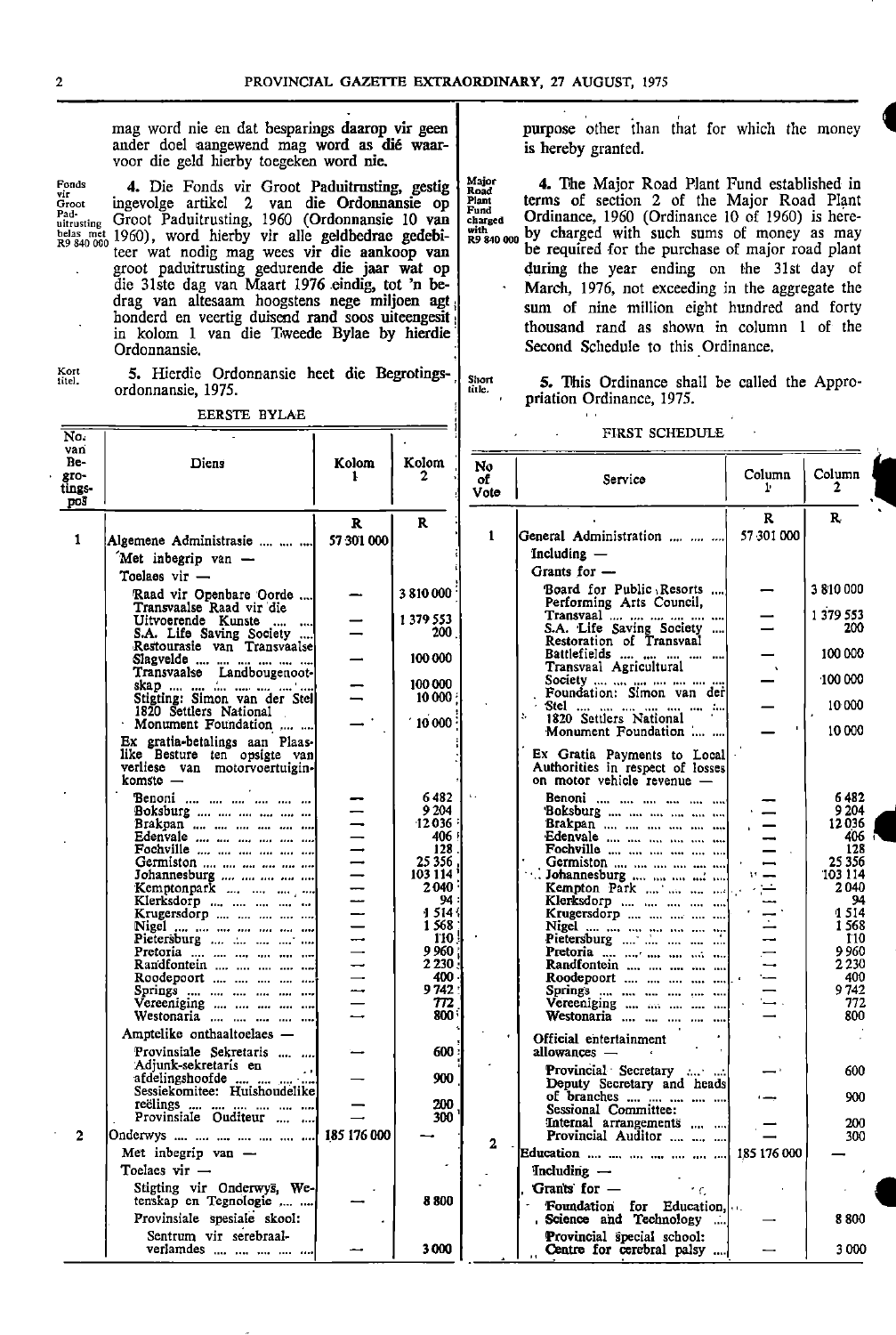# BUITENGEWONE PROVINSIALE KOERANT, 27 AUGUSTUS 1975

 $\alpha$  ,  $\beta$ 

## EERSTE BYLAE (Vervolg)

| No.<br>van<br>Be-<br>gro-<br>tings-<br>pos | Diens                                                                                                                                                                          | Kolom<br>ħ      | Kolom<br>2                                                        |
|--------------------------------------------|--------------------------------------------------------------------------------------------------------------------------------------------------------------------------------|-----------------|-------------------------------------------------------------------|
|                                            | zέ<br>Diskoteek<br>Filmoteek<br>S.A. Rooikruisvereniging<br><br>S.A. Noodhulpliga                                                                                              | R               | R<br>3000<br>99 500<br>800<br>1000                                |
| 3                                          | Amptelike onthaal $-$<br>Direkteur van Onderwys<br>Werke<br><br><br>Met inbegrip van<br>Toelaes vir —                                                                          | 27 979 000      | 450                                                               |
|                                            | S.A. Raad vir Wetenskaplike<br>en Nywerheidsnavorsing<br>Navorsing in verband met<br>onderwysgeboue<br>Navorsing in verband met                                                |                 | 6675                                                              |
|                                            | hospitaalgeboue<br>Navorsing in verband met<br>rioolinvreting en -ontwerp<br>en loodgieterswerk                                                                                |                 | 8900                                                              |
|                                            | and in<br>$\ddotsc$<br>Ex gratia-betalings en<br>-kwytskeldings -<br>Verlies aan inkomste as ge-                                                                               |                 | 1500                                                              |
|                                            | volg van verhurings teen no-<br>minale huurgelde<br>S.A. Kunsvereniging<br>Amptelike onthaal -                                                                                 |                 | 5 904                                                             |
| 4                                          | Direkteur van Werke<br>Hospitaal en Gesondheidsdienste:<br>A'dministrasie                                                                                                      |                 | 450                                                               |
|                                            | Met inbegrip van $-$<br>Hulptoelaes aan private<br>hospitale en klinieke                                                                                                       | 5 908 000<br>Ţ. |                                                                   |
|                                            | Alexandra-gesondheidsentrum<br>Avalon-rehabilitasiesentrum<br>Daspoort-polikliniek<br>$\cdots$<br>Ezibeleni-tehuis<br>$\cdots$<br>Randse Hulpvereniging                        |                 | 25 000<br>-1 000<br>3 000<br>4600                                 |
|                                            | Jordan House<br>Riverlea-buitepasiëntekliniek<br>Zuid-Afrikaans Hospitaal<br>$\cdots$<br>Nasionale Kankervereniging!<br>van Suid-Afrika -                                      |                 | 3 000<br>2 000<br>1 880                                           |
|                                            | Tipuana Tehuis<br>Toelaes ten opsigte van me-<br>diese, kraam en kliniek-<br>dienste gelewer deur plaasli-<br>owerhede<br>ke<br>iņ<br>Bantoe-,<br>Kleurling- en Indiërdorpe in |                 | 1,000                                                             |
|                                            | hulle onderskeie gebiede<br>Stadsraad Johannesburg<br>Stadsraad Pretoria                                                                                                       |                 | 416 360<br>5808                                                   |
|                                            | Toelaes vir<br>Tandheelkundige klinieke<br>Вепопі                                                                                                                              |                 | 36 000                                                            |
|                                            | Brakpan<br><br>Sentraal-Oosrand<br><br>Johannesburg<br>R.V. Bird<br>Roodepoort<br>Springs                                                                                      |                 | 17 000<br>95 000<br>245 000<br>128 000<br>42 000<br><b>33 000</b> |
|                                            | Vereeniging<br>Suid-Afrikaanse Rooikruis-<br>vereniging vir vervoer<br>van<br>skoolkinders na tandheelkun-<br>dige klinieke                                                    |                 | 47.000<br>2 000                                                   |

## FIRST SCHEDULE (Continued)

| No.        |                                                           |             |                   |
|------------|-----------------------------------------------------------|-------------|-------------------|
| оf<br>Vote | Service                                                   | Column<br>1 | Column<br>2       |
|            |                                                           | R           | R                 |
|            | Record library<br>                                        |             | 3 000             |
|            | Film library<br>S.A. Red Cross Society<br><br>$\ddotsc$   |             | 99 500<br>800     |
|            | S.A. Noodhulpliga                                         |             | 1 000             |
|            | Official entertainment -<br>Director of Education         |             | 450               |
| 3          | Works                                                     | 27 979 000  |                   |
|            | Including -                                               |             |                   |
|            | Grants for $-$<br>S.A. Council for Scientific             |             |                   |
|            | and<br>Industrial Research                                |             |                   |
|            | Research on educational<br>buildings                      |             | 6675              |
|            | Research on hospital                                      |             |                   |
|            | buildings<br>$\cdots$<br>Research on sewer corro-         |             | 8 900             |
|            | sion, sewer design<br>and                                 |             | 1 500             |
|            | plumbing<br>                                              |             |                   |
|            | Ex gratia payments and<br>remissions $\frac{1}{2}$        |             |                   |
|            | Loss of revenue resulting<br>from lettings at<br>nominal  |             |                   |
|            | rentals -                                                 |             |                   |
|            | S.A. Association of Arts                                  |             | 5904              |
|            | Official entertainment                                    |             |                   |
|            | Director of Works                                         |             | 450               |
|            | Hospital and Health Services:<br>Administration           | 5 908 000   |                   |
|            | Including $\rightarrow$                                   |             |                   |
|            | Grants-in-Aid to private<br>hospitals and clinics -       |             |                   |
|            | Alexandra Health Centre                                   |             | 25 000            |
|            | Avalon Rehabilitation Centre<br>Daspoort Policlinic       |             | VI 000<br>3 000   |
|            | Ezibeleni Home                                            |             | 4600              |
|            | Rand Aid Association -<br>Jordan House                    |             | 3000              |
|            | Riverlea Out-patients' Clinic                             |             | 2 000<br>1 880    |
|            | Zuid-Afrikaans Hospitaal<br>National Cancer Society of    |             |                   |
|            | South Africa —<br>Tipuana Home                            |             | 1000              |
|            | ma inn chai<br>Grants in respect of medical,              |             |                   |
|            | midwifery and clinical ser-<br>vices rendered by local    |             | f s               |
|            | authorities in Bantu, Colour-<br>¢.                       |             |                   |
|            | ed and Indian townships in<br>their respective areas      |             |                   |
|            | Johannesburg City Council                                 |             | 416 360<br>5 808  |
|            | Pretoria City Council<br>Grants for —                     |             |                   |
|            | Dental Clinics                                            |             |                   |
|            | <b>Benoni</b>                                             |             | 36 000            |
|            | Brakpan<br>Central East Rand<br>$\sim$                    |             | 17 000<br>95 000  |
|            | Johannesburg                                              |             | 245 000           |
|            | R.V. Bird<br>Roodepoort<br>                               |             | 128 000<br>42 000 |
| ÷.         | Springs                                                   | Ξ           | 33 000            |
|            | Vereeniging                                               |             | 47000             |
|            | Red<br>South African<br>Cross<br>Society for transport of |             |                   |
|            | school children to dental                                 |             |                   |
|            | dinics                                                    |             | 2000              |

 $\hat{\mathcal{L}}$ 

 $\hat{\mathcal{A}}$ 

 $\overline{\mathbf{3}}$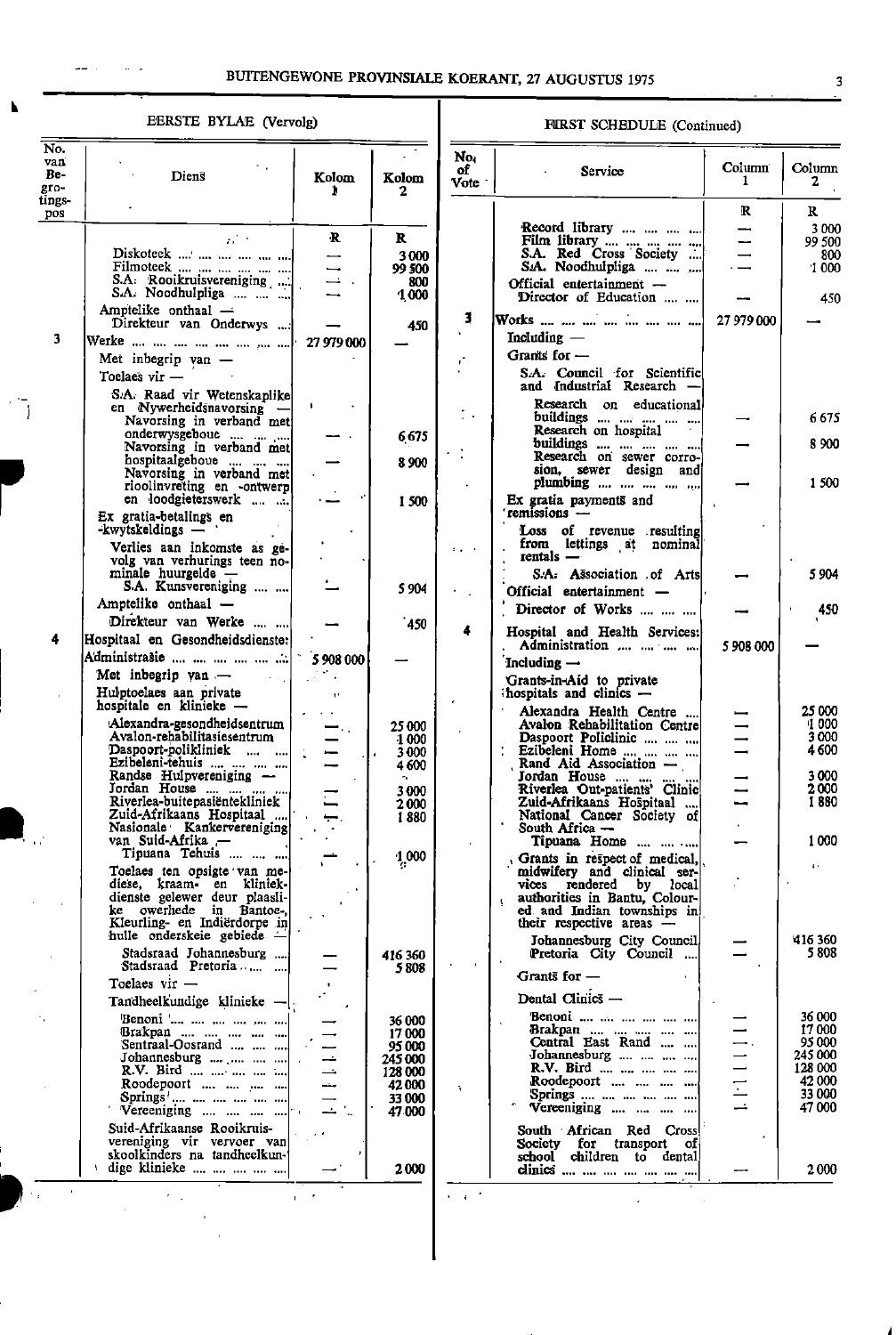## EERSTE BYLAE (Vervolg)

## **FIRST SCHEDULE (Continued)**

والتواب

| No.<br>van ·<br>Be-                            | Diens                                                                                                                                                                                                                                                                                                                       | Kolom                                               | Kolom         | No.<br>оf<br>Vote                | Service<br>÷r.<br>والأروالي والمناقبة                                                                                                                               | Column<br>1                                                                                | Column<br>$2 -$<br>$\sim 5-10$ |
|------------------------------------------------|-----------------------------------------------------------------------------------------------------------------------------------------------------------------------------------------------------------------------------------------------------------------------------------------------------------------------------|-----------------------------------------------------|---------------|----------------------------------|---------------------------------------------------------------------------------------------------------------------------------------------------------------------|--------------------------------------------------------------------------------------------|--------------------------------|
| gro-<br>tings-<br>pos                          |                                                                                                                                                                                                                                                                                                                             | 1                                                   | 2             |                                  |                                                                                                                                                                     | R                                                                                          | $\mathbf{R}^{\prime}$          |
|                                                | Mediese biblioteke $ \cdots$                                                                                                                                                                                                                                                                                                | $\overline{\mathbf{R}}$                             | R             | $\mathbf{C}^{\mathbf{r}}$<br>99. | Medical libraries —<br>Pretoria University<br>Witwatersrand University                                                                                              |                                                                                            | 700<br>700                     |
|                                                | Universiteit Pretoria <sup>:</sup> '<br>Universiteit Witwatersrand                                                                                                                                                                                                                                                          | — 10 M                                              | 700<br>700    | n e<br>17 J                      | Die Vaderland se<br>Transvaal Cripple Care                                                                                                                          |                                                                                            | 2000                           |
|                                                | Die Vaderland se Kinder-<br>strand        <br>Kreupelsorgvereniging                                                                                                                                                                                                                                                         |                                                     | 2,000         | fin a<br>$\sim$ $\sim$           | Association<br>St John Ambulance <sup>[11]</sup>                                                                                                                    |                                                                                            | 25 000                         |
|                                                | $\begin{array}{c}\n\text{small}\n\text{mean} & \text{mean} & \text{mean} & \text{mean} \\ \text{Kreupelsorgyereniging} & & & & \\ \text{van} & \text{Rerupelsorgyereniging} & & & \\ \text{var} & \text{Rerupelsorgyereniging} & & & \\ \end{array}$<br>St Tohn Ambulance Associa-                                          |                                                     | 25 000<br>200 |                                  | Association<br>S.A. Noodhulpliga<br>Johannesburg City Council:                                                                                                      |                                                                                            | 200<br>300                     |
|                                                | Stadsraad Johannesburg:<br>Vervoerfasiliteite na<br>Edenvale-hospitaal       .-                                                                                                                                                                                                                                             |                                                     | 300<br>1200   |                                  | Transport facilities to<br>Edenvale Hospital $\dots \dots \dots$<br>Official Entertainment. $-$ , $ $ , $ $                                                         |                                                                                            | 1 200<br>450                   |
| $\mathcal{L}_{\mathcal{A}}$<br>$\sim 10^{-10}$ | Amptelike onthaal $-$<br>Direkteur van<br>الله المعاملات المعاملة المعاملة المعاملة المعاملة المعاملة المعاملة المعاملة المعاملة المعاملة المعاملة المعام<br>المعاملة<br>Hospitaaldienste                                                                                                                                   |                                                     | 450           | $\sim$ $\sim$                    | Director of Hospital Services<br>Provincial Hospitals and $\left[\text{As } 377\right]$ (145 377 000)                                                               |                                                                                            |                                |
| $\sim$ 5                                       | Provinsiale Hospitale en <sup>21</sup><br>Inrigtings          145.377 000                                                                                                                                                                                                                                                   |                                                     |               | $\alpha$ , $\alpha$ , $\beta$    | Including $-\frac{1}{2}$ for $\frac{1}{2}$ and $\frac{1}{2}$ and $\frac{1}{2}$                                                                                      |                                                                                            |                                |
|                                                | (Met inbegrip van $-\frac{1}{2}$ and $\frac{1}{2}$ and $\frac{1}{2}$ and $\frac{1}{2}$ and $\frac{1}{2}$ and $\frac{1}{2}$ and $\frac{1}{2}$ and $\frac{1}{2}$ and $\frac{1}{2}$ and $\frac{1}{2}$ and $\frac{1}{2}$ and $\frac{1}{2}$ and $\frac{1}{2}$ and $\frac{1}{2}$ and $\frac{1}{2$<br>Salarisse, lone en toelaes - | $\tau$ $\tau$                                       |               |                                  | Salaries, wages and Salaries,<br>$allowances -$<br>$\gamma_{\rm eff}$ , and the                                                                                     |                                                                                            |                                |
|                                                | Spesiale verdienstelik-<br>heidstoelaes: voltydse medici                                                                                                                                                                                                                                                                    | بابر مال<br>ार ज                                    | 10 600        |                                  | Special merit allowances:<br>full-time medical staff                                                                                                                |                                                                                            | 10 600                         |
| $\sim$ 64                                      | Onthaalkoste -<br>Amptelike funksies by<br>hospitale en kolleges     '                                                                                                                                                                                                                                                      | $\mathcal{L} \times \mathcal{L}$                    | -10 440       | print                            | Entertainment 'expenses $\begin{array}{c c c c c} \hline \end{array}$ . Official functions at $\begin{array}{c c c c} \hline \end{array}$<br>hospitals and colleges |                                                                                            | 10440                          |
| $\mathcal{L}_{6}$                              | Paaie en Brûe     136 988 000<br>Met inbegip van $\leftarrow$ $\cdot$ $\cdot$ $\cdot$ $\cdot$                                                                                                                                                                                                                               |                                                     |               | $\cdot$ .6                       | وتقياد<br>Roads and Bridges  ,   136 988 000                                                                                                                        |                                                                                            |                                |
|                                                | Toelaes vir aanleg van<br>$_{\rm{naie}}$ $-$                                                                                                                                                                                                                                                                                |                                                     |               |                                  | Including $-\cdots$ if $\cdots$<br>Grants for construction<br>of roads $-$                                                                                          | $\int_{\mathbb{R}^n} \left  \mathbf{r} \right  \, d\mathbf{r}$<br>$1 - 1 - 1 = 1$<br>医单色光管 |                                |
|                                                | Subsidiepaaie in the subsidiepaaie in the substantial<br>Tohannesburgse munisipale <sup>1</sup>                                                                                                                                                                                                                             | . <b>.</b>                                          | 178 400       |                                  | Subsidy roads in Johannes-<br>burg municipal area $\ldots$ $\ldots$                                                                                                 | $\overline{1}$                                                                             | 178400                         |
|                                                | gebied  , , , ,<br>Amptelike Onthaal — 14<br>Direkteur van Paaie                                                                                                                                                                                                                                                            | $\rightarrow$ $\cdot$                               | 450           | ۰.                               | Official Entertainment $\leftarrow$<br>Director of Roads $\ldots$                                                                                                   |                                                                                            | 450                            |
| 7                                              | [Rente en Delging    ] 33 101 000                                                                                                                                                                                                                                                                                           |                                                     |               | 7                                |                                                                                                                                                                     |                                                                                            |                                |
|                                                | Biblioteek- en Museumdiens<br>Met inbegrip van toelaes                                                                                                                                                                                                                                                                      | 2 2 5 7 0 0 0<br>of an inc                          |               | 8                                | Library and Museum Service                                                                                                                                          | 12257000                                                                                   |                                |
|                                                | $\overline{\text{vir}}$<br>S.A. Biblioteekvereniging se                                                                                                                                                                                                                                                                     |                                                     | 100           |                                  | Including Grants for -<br>SA. Library Association's $\begin{bmatrix} 0 & 1 \\ 0 & 1 \end{bmatrix}$ vacation school                                                  |                                                                                            | 100                            |
| $\tau = 1$                                     | vakansieskool<br>Nasionale Dramabiblioteek<br>Natuurbewaring the method in the                                                                                                                                                                                                                                              | 2'103'000                                           | 1,500         | ۰                                | National Drama Library $\mathbb{Z}^{ A }$                                                                                                                           | 2 103 000                                                                                  | 1,500                          |
| 9                                              | $'$ vir $-$                                                                                                                                                                                                                                                                                                                 | and the state of the state                          |               |                                  | Including Grants for $\frac{1}{1}$                                                                                                                                  |                                                                                            |                                |
|                                                | Met inbegrip van toelaes<br>vir –<br>Nasionale Parkeraad<br>Wildbeskermingsvereniging                                                                                                                                                                                                                                       |                                                     | 50 000        |                                  | National Parks Board<br>Wild Life. Protection. Society                                                                                                              |                                                                                            | 50 OOC<br>300                  |
| $\alpha_{\rm{max}}$                            | van Suid-Afrika      <br>Ongediertebestry-<br>Federale                                                                                                                                                                                                                                                                      |                                                     | 300           | (13)                             | of South Africa       .<br>[Federal Vermin Destruction]<br>Association                                                                                              |                                                                                            | 10000                          |
|                                                | dingsvereniging $\ldots$<br>Potchefstroomse Universiteit  <br>vir C.H.O. Hidrobiologiesel.                                                                                                                                                                                                                                  |                                                     | 10 000        | .                                | Potchefstroom University for<br>C.H.E.: Hydrobiological and<br>fisheries research                                                                                   |                                                                                            | 3 3 0 0                        |
|                                                | en visserynavorsing<br>Mediese<br>Suid - Afrikaanse                                                                                                                                                                                                                                                                         |                                                     | 3 300<br>4000 | 41                               | South African Medical<br>Research Board                                                                                                                             |                                                                                            | 4000                           |
| $1 - 2k$<br>, prin                             | Navorsingsraad<br>$W.N.R. -$<br>43 M<br>Soogdiernavorsing                                                                                                                                                                                                                                                                   |                                                     |               | $e^{\lambda\tau}$                | $CSIR. \rightarrow$ $\qquad \qquad$<br>Mammal Research                                                                                                              |                                                                                            | 9000                           |
| $\lambda$ , and $\lambda$                      | Nasionale Eenheid vir<br>Voëlberinging                                                                                                                                                                                                                                                                                      |                                                     | 9000<br>4 000 | $\mathbf{M} \in \mathcal{M}$     | National Unit for Bird<br>Ringing                                                                                                                                   |                                                                                            | 4000                           |
| 10 <sup>2</sup>                                | Plaaslike Bestuur                                                                                                                                                                                                                                                                                                           | 2.515 000                                           |               | $\sim 100$<br>10                 | Local Government                                                                                                                                                    | 2 515 000                                                                                  |                                |
|                                                | Met inbegrip van $-\cdot$ .<br>Toelaes vir —                                                                                                                                                                                                                                                                                |                                                     |               |                                  | Including $-\frac{1}{2}$ and $\frac{1}{2}$ and $\frac{1}{2}$<br>Grants for $-\frac{1}{2}$                                                                           | <b>Controller</b>                                                                          |                                |
| $\{ \varphi_{\alpha} \}$ if $\alpha$           | Hulpbehoewende<br>$g$ emeenskappe —<br>Essensiële dienste en                                                                                                                                                                                                                                                                | $\mathcal{L} \times \mathcal{L} \times \mathcal{L}$ | 280 000       |                                  | Communities in need of aid:<br><b>Essential services and</b><br>development                                                                                         | ke fay<br>and the                                                                          | 280 000                        |
|                                                | ontwikkeling                                                                                                                                                                                                                                                                                                                |                                                     |               |                                  |                                                                                                                                                                     |                                                                                            |                                |

 $\ddot{\phantom{0}}$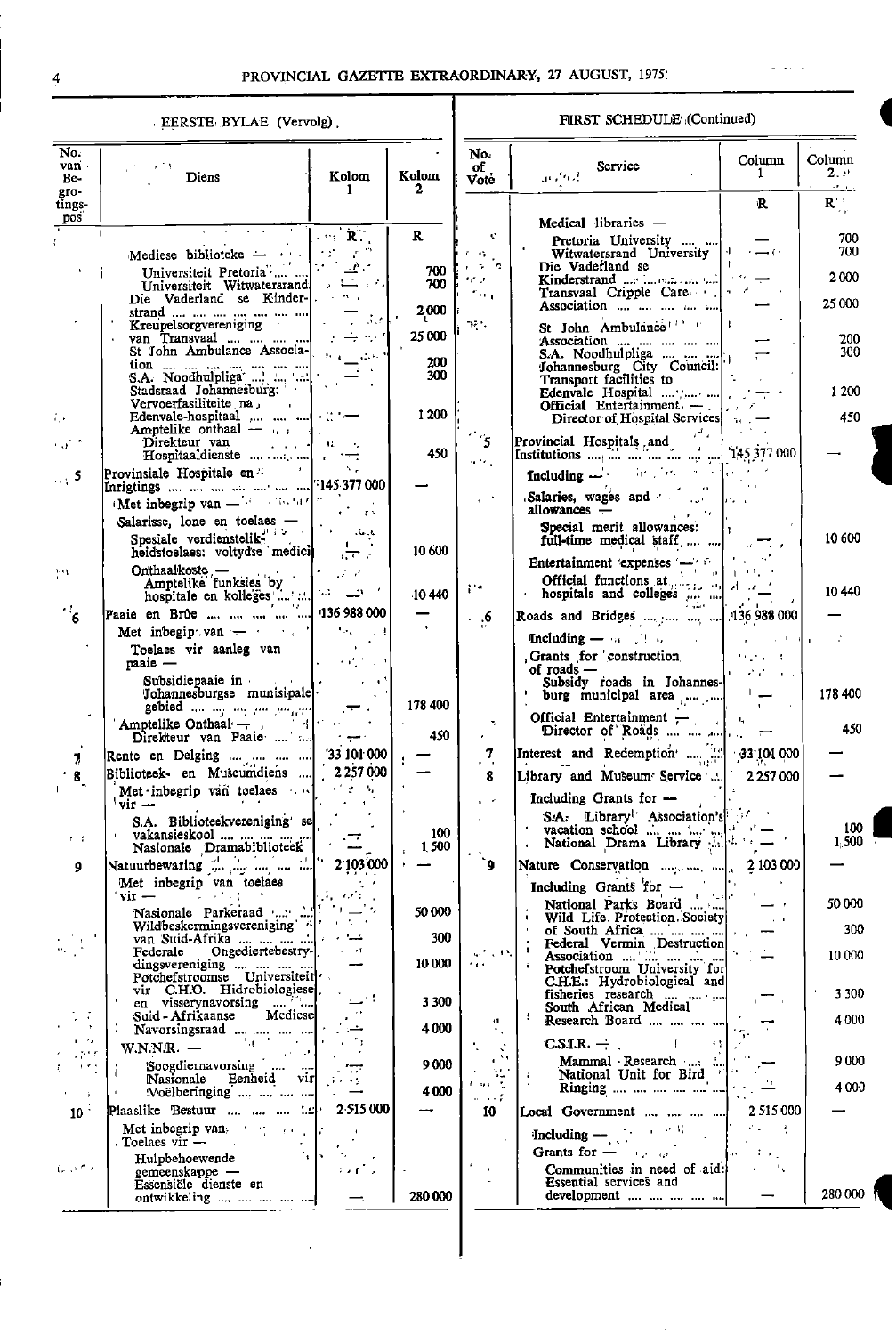| $\overline{\text{No}}$ .<br>No.<br>van<br>of<br>Service<br>Be-<br>Diens<br>Kolom<br>Kolom<br><b>Vote</b><br>gro-<br>tings-<br>$\mathbf{R}$<br>pos<br>$\sim$ 1.4 $\sim$<br>Air pollution research group<br>R<br>$\mathbf{R}$<br>City Council of Pretoria<br>٠.<br>R.A.U.<br>Lugbesoedelingsnavorsings-<br>$\epsilon$<br>1000<br>groep         <br>Official Entertainment -<br>Stadsraad van Pretoria ,<br>180 000<br>Director of Local Government<br>17. AM<br>10 000<br>Capital Expenditure -<br>Amptelike Onthaal - | EERSTE BYLAE (Vervolg) |    | FIRST SCHEDULE (Continued) |                                          |                |
|----------------------------------------------------------------------------------------------------------------------------------------------------------------------------------------------------------------------------------------------------------------------------------------------------------------------------------------------------------------------------------------------------------------------------------------------------------------------------------------------------------------------|------------------------|----|----------------------------|------------------------------------------|----------------|
|                                                                                                                                                                                                                                                                                                                                                                                                                                                                                                                      |                        |    |                            | Column                                   | Colu           |
|                                                                                                                                                                                                                                                                                                                                                                                                                                                                                                                      |                        |    |                            |                                          | $\mathbb R$    |
| Direkteur van<br>Bridges        <br>Plaaslike Bestuur<br>450<br>12<br>Kapitaaluitgawe —<br>$^{\circ}$ M $^{\circ}$<br>Werke<br>72 198 000                                                                                                                                                                                                                                                                                                                                                                            |                        | 11 | Works      ,               | 72 198 000<br>14 500 000<br>R685 403 000 | 1<br>180<br>10 |
| $\mathbf{r}$<br>$12 \,$<br>14 500 000<br>75.62                                                                                                                                                                                                                                                                                                                                                                                                                                                                       |                        |    |                            |                                          |                |
| $\sim 10^{-11}$<br>R685403000<br>私 まっすり<br>$\mathbf{z} = \mathbf{z}$<br>$STOMD$ scurpling<br><b>Service</b>                                                                                                                                                                                                                                                                                                                                                                                                          |                        |    |                            |                                          |                |

TWEEDE BYLAE

, .

| $\mathbf{Diens}$                               | $\bullet$ | Kolom Kolom |  |                        | Service |
|------------------------------------------------|-----------|-------------|--|------------------------|---------|
| Aankoop van Groot Paduitrusting     R9 840 000 |           |             |  | Purchase of Major Road |         |

No. <sup>189</sup> (Administrateurs-), 1975. . No. <sup>189</sup> (Administrator's), 1975: "'

0

i

,

4 van<br>Ordon-

•

**PROKLAMASIE**  $\epsilon$ 

Republiek van Suid-Afrika, 1961, aan my die bevoegd- Republic of South Africa Constitution Act, 1961, to pro-<br>heid verleen word om 'n ordonnansie, waarin die Staats- mulgate an Ordinance, assented to by the State President heid verleen word om 'n ordonnansie, waarin die Staats- mulgate an president-in-rade toegestem het, af te kondig: in-Council; president-in-rade toegestem het, af te kondig; in-Council;

Belasting van Plaaslike Besture, 1975, wat hieronder gedruk is, afkondig. . . is 'printed hereunder.

van Augustus Eenduisend Negehonderd Vyf-en-sewentig.

S. G. J. VAN NIEKERK, Administrateur van die Provinsie Transvaal. Administrator of the Province Transvaal.<br>PR. 4-11 (1975/13) PR. 4-11 (1975/13) PR. 4-11 (1975/13)

Ordonnansie No. 12 van 1975. - ' ; (Toestemming verleen op 19 Augustus 1975.) (Engelse eksemplaar deur die Staatspresident onderteken.) (English copy signed by the State President.)

# 'N ORDONNANSIE  $\big| \big\rangle$

lasting of belastings ingevolge artikel 18 opgele. posed in terms of section 18.

 $\mathbf{D}$  volg:—  $\mathbf{D}$  vaal as follows:—

Wysiging 1. Artikel 18 van die Plaaslike-Bestuur-Belas- Amend- $\frac{\text{v}}{\text{arit} \cdot \text{arit}}$  : tingsordonnansie: 1933, word hierby gewysig deur  $\frac{\text{arit} \cdot \text{arit}}{\text{arit} \cdot \text{arit}}$  Ordinance, 1933, is hereby amended by the inerne die volgende subartikels na subartikel (6) in te P, mansie voeg:<br>20 van 1933, soos ,

neem op 'n gewone vergadering en gesteun dear |

| Diens                      | Kolom              | Kolom   | No.<br>of<br><b>Vote</b> | Service                                                       | Column       | Column        |
|----------------------------|--------------------|---------|--------------------------|---------------------------------------------------------------|--------------|---------------|
|                            |                    |         |                          |                                                               | R            |               |
|                            | $\sim$ 1.4 $\sim$  |         |                          | Air pollution research group                                  |              | 1000          |
|                            | $\mathbf{R}$<br>٠. | R       |                          | City Council of Pretoria                                      |              | 180000        |
| Lugbesoedelingsnavorsings- |                    |         |                          | R.A.U.                                                        |              | 10000         |
| $group            $        |                    | 1000    |                          | Official Entertainment -                                      |              |               |
| Stadsraad van Pretoria ,   | <b>Louise</b>      | 180 000 |                          | Director of Local Government                                  |              | 450           |
| R.A.U.                     |                    | 10 000  |                          | Capital Expenditure -                                         |              |               |
| mptelike Onthaal —         |                    |         |                          |                                                               |              |               |
| irekteur van               |                    |         | 11                       | Works      ,                                                  | 72 198 000   |               |
| Plaaslike Bestuur          |                    | 450     | 12                       | Bridges                                                       | 14 500 000   | $\mathcal{A}$ |
| itaaluiteawe —             |                    |         |                          |                                                               |              |               |
| erke                       | 72 198 000         |         |                          |                                                               | R685 403 000 |               |
|                            | 14 500 000         |         |                          | $\mathbf{r}$                                                  |              |               |
|                            |                    |         |                          | $\mathcal{L}^{\text{max}}$ , where $\mathcal{L}^{\text{max}}$ |              |               |

.

. .

.

.

 $\mathcal{F} = \frac{1}{2} \frac{1}{2}$ 

.

.

SECOND SCHEDULE

#### (ten laste van die Fonds vir Groot Paduitrusting) (chargeable to Major Road Plant Fund)

| Kolom        | Kolom  | Service                                      | Column | Column |
|--------------|--------|----------------------------------------------|--------|--------|
| R9 840 000 l | $\sim$ | Purchase of Major Road Plant      R9 840 000 |        |        |

#### . • • PROCLAMATION . , •

Nadeniaal by artikel 90 van die Grondwet van die Whereas power is vested in me by section 90 of the

So is dit dat ek hierby die Wysigingsordonnansie op die Now, therefore, I do hereby promulgate 'the Local<br>Iasting van Plaaslike Besture, 1975, wat hieronder Authorities Rating Amendment Ordinance, 1975, which

Gegee onder my Hand te Pretoria op hede die 25e dag Given under my Hand at Pretoria, on this 25th day of n<br>Augustus Eenduisend Negehonderd Vyf-en-sewentig. August, One thousand Nine hundred and Seventy-five

S. G. J. VAN NIEKERK,<br>Administrator of the Province Transvaal.

Ordinance No. 12 of 1975.<br>(Assented to on 19th August, 1975.)

# .. AN ORDINANCE

Tot wysiging van die Plaaslike-Bestuur-Belastingordonnansie To amend the Local Authorities Rating Ordinance, 1933 in<br>1933, ten opsigte van die toestaan van 'n korting op die be- te respect of the granting of a rebate on th

E Provinsiale Raad van Transvaal VERORDEN AS DE. IT ENACTED by the Provincial Council of Trans-<br>VOLG:—

Amend-<br>nent of **1.** Section 18 of the Local Authorities Rating<br>section Ordinance, 1933, is hereby amended by the insection Ordinance, 1933, is hereby amended by the in-<br>18 of marce sertion of the following subsections after sub-20 of<br>1933, as<br>amended section  $(6)$ : . .

"(7) (a) Behoudens die bepalings van subar-<br>
ersion (8), a local authority may, by resolution<br>
em op 'n gewone vergadering en gesteun deur  $\begin{cases} \frac{dx}{d\theta} & (7)$  (a) Subject to the provisions of subsec-<br>
em op 'n gewone ver tikel (8), kan 'n plaaslike bestuur by besluit ge-  $\begin{bmatrix} 4 \text{ of} \\ 4 \text{ of} \\ 9 \text{ of} \end{bmatrix}$  tion (8), a local authority may, by resolution neem op 'n gewone vergadering en gesteun deur  $\begin{bmatrix} 9 \text{ of} \\ 9 \text{ of} \end{bmatrix}$  passed at

J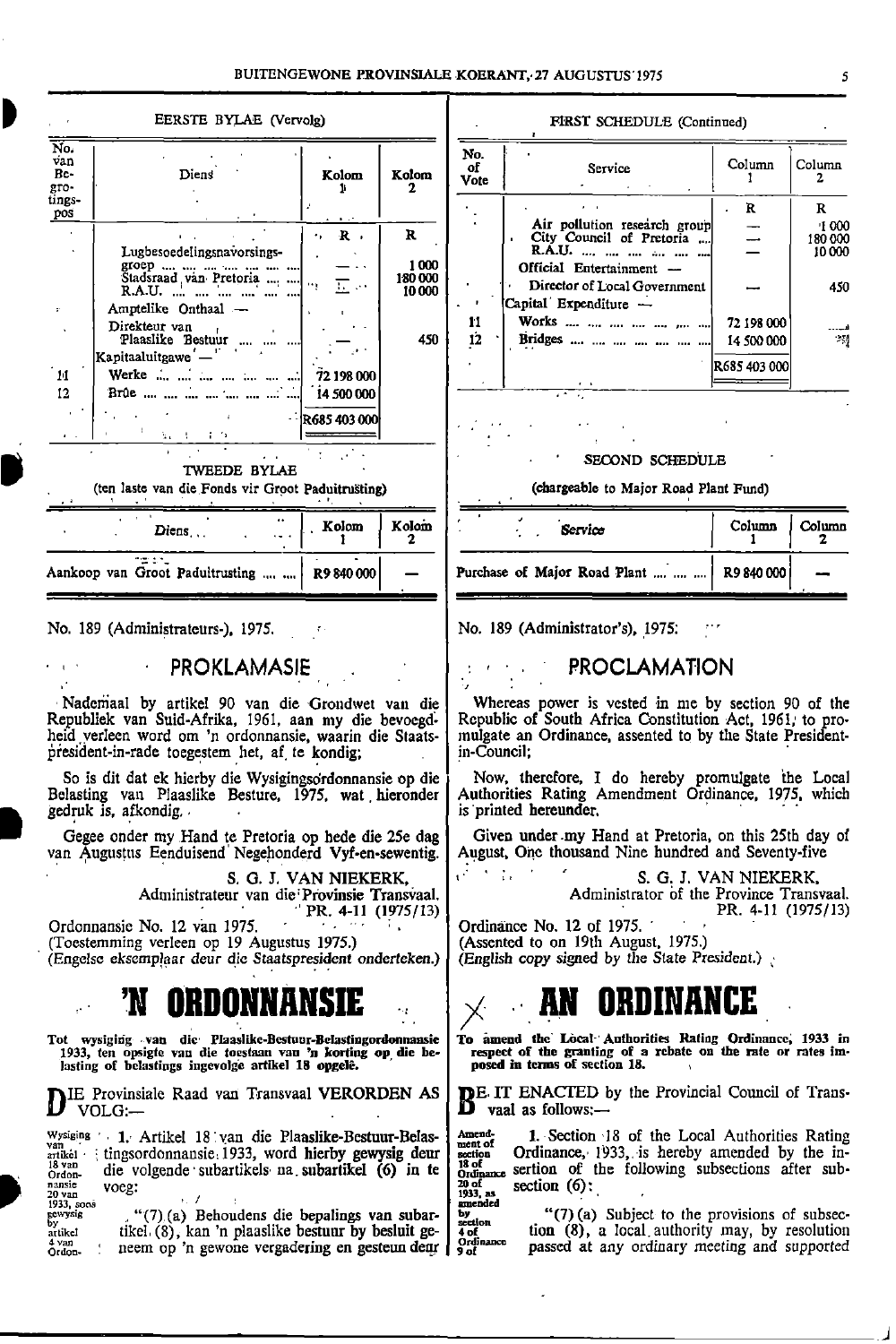1 of<br>Ordinance<br>24 of<br>2958 and<br>section<br>1 of<br>Ordinance<br>7 of<br>1963.

• . . .. .. .

.

• ••

.

nansie die stemme van 'n meerderheid van die lede 1936,<br>
1936, van sodanige plaaslike bestuur, 'n korting toe-<br>
10 van staan op enige belasting of belastings ingevol-<br>
ordinance<br>
mansie ge die bepalings van hierdie artikel artikel<br>10 van staan op enige belasting of belastings ingevol- 20 of imposed in terms of the provisions of this sec-Ordon. ge die bepalings van hierdie artikel opgelê ten  $\frac{1955}{100}$ , tion in respect of such rateable property as is negarie van sodanige belasbare eiendom genoem. The referred to in paragraph I of the definition is not <sup>20</sup> van opsigte van sodanige belasbare eiendom genoem is of the referred to in paragraph I of the definition in paragraaf I van die omskrywing daarvan in  $\frac{1}{24 \text{ of}}$  ordinance is thereof contained in section 4 which, i 1955, • Ordinance artikel in paragraaf I van die omskrywing daarvan m <sup>24</sup> of thereof contained in section <sup>4</sup> which, in the <sup>1 van</sup><br>
ordon-<br>
ordon-<br>
ordon-<br>
ordon-<br>
ordon-<br>
ordon-<br>
ordon-<br>
ordon-<br>
ordon-<br>
ordon-<br>
ordon-<br>
ordon-<br>
ordon-<br>
ordon-<br>
ordon-<br>
ordon-<br>
ordon-<br>
ordon-<br>
ordon-<br>
ordon-<br>
ordon-<br>
ordon-<br>
ordon-<br>
ordon-<br>
ordon-<br>
ordon-<br>
ordon of die gebruik waarvoor sodanige eiendom inartikel gevolge 'n dorpsbeplanningskema in werking <sup>1963</sup>: terms of a town-planning scheme in operation gesoneer is 'of die..gebruik waarvoor dit aan- $\vert$ gewend word, by 'n besondere klas tuishoort.

het "dorpsbeplanningskema in werking" die meaning assigned thereto in section 1 of the<br>
2.7 Ordonnansie op Dorpsbeplanning en Dorpe, 1965 (Ordinance 25 of 1965) , <sup>1965</sup> (Ordonnasie <sup>25</sup> van 1965). <sup>1965</sup> (Ordinance <sup>25</sup> of 1965).

beoog nie 40% van die belasting of belastings (7), shall not exceed 40% or rate or rate or rate or rate or rate or rate or  $(7)$ , shall not exceed  $(7)$ , shall not exceed  $(7)$ . opgelê, oorskry nie.". ,

Kort titel 2. Hierdie Ordonnansie heet die Wysigingsor- short title 2. This Ordinance shall be called the Local and date and date and date and date and date and date in the called the Local and date and date and the short en and date de provident van de datum van de verwyliging van Plaaslike Besture, of communisties Rating Amendment Ordinance, 1975, treding. 1975, en word geag in werking 'te getree het op rerI"r" and shall be deemed to have come into operation . . • . 1 Julie 1975. **Contract 1975. on 1 July, 1975.** 

# PROKLAMASIE •

Nademaal by artikel 90 van die Grondwet van die Whereas power Republiek van Suid-Afrika, 1961, aan my die bevoegd- Republic of South Africa Constitution Act, 1961, to proheid verleen word om 'n ordonnansie, waarin die Staats- | mulgate an Ordinance, assented to by the State Presidentpresident-in-rade toegestem het, af te kondig; in-Council;

So is dit dat ek hierby die Wysigingsordonnansie op die Now, therefore, I do hereby promulgate the Transvaal<br>Transvaalse Provinsiale Museumdiens, 1975, wat hier-Provincial Museum Service Amendment Ordinance, 1975. Transvaalse Provinsiale Museumdiens, 1975, wat hier- Provincial Museum Service Amendment Ordinance, 1975,

Gegee onder my Hand te Pretoria, op hede die 25e dag van Augustus Eenduisend Negehonderd Vyf-en-sewentig.

S. G. J. VAN NIEKERK . Administrateur van die Provinsie Transvaal.

(Engelse eksemplaar deur die Staatspresident onderteken.)

.

# ORDONNANS

Tot wysiging van die Ordonnansie op die Transvaalse Provin- To amend the.Tiansvaal 'Provincial Museum Service Ordinance,

 $\mathbf{D}^+$ Provinsiale Raad van Transvaal VERORDEN AS VOLG:—  $\blacksquare$   $\blacksquare$  vaal as follows:—

| Ver-<br>vanging<br>van<br>artikel<br>16 van<br>Ordon-               | 1. Artikel 16 van die Ordonnansie<br>die<br>- OD<br>Provinsiale Museumdiens.<br>Transvaalse<br>1970.<br>word hierby deur die volgende artikel vervang:                                                                      | Substitu -<br>tion of<br>section<br>16 of<br>Ordinance<br>12 of | The<br>sectio<br>for<br>seum Ser                                       |
|---------------------------------------------------------------------|-----------------------------------------------------------------------------------------------------------------------------------------------------------------------------------------------------------------------------|-----------------------------------------------------------------|------------------------------------------------------------------------|
| nansie<br>12 van<br>1970, soos<br>gewysig<br>bу<br>artikel<br>1 van | "Instelling.<br>Die Administrateur kan 'n<br>16.(1)<br>beheer en<br>museum instel en enige sodanige mu-<br>bestuur<br>van<br>seum beheer en bestuur en kan<br>vir.<br>museums.<br>hierdie doel sodanige fasiliteite vir die | 1970.<br>amended<br>Ъy<br>section<br>l of<br>Ordinance          | "Establish-<br>ment, con<br>trol and<br>manage-<br>ment of<br>museums. |

,

by a majority of the members of such local authority, grant a rebate on any rate or rates imposed in terms of the provisions of this sec-1958 and opinion of the local authority concerned, betrokke plaaslike bestuur, met inagneming van  $\begin{bmatrix} 1 & 1 \\ 0 & 1 \end{bmatrix}$  longs to a particular class, having regard either to the use for which such property is zoned in terms of a town-planning scheme in operation or the use to which it is put.

- -

1963. (b) For the purposes of paragraph (a) (b) Vir die toepassing van paragraaf (a) "Town-planning scheme in operation" has the Town-planning and Townships Ordinance, 1965 (Ordinance 25 of 1965).

(8) Except with the approval of the Admi- (8) Behalwe met goedkeuring van die Ad-<br>
ministrateur, mag die korting in subartikel (7) nistrator, the rebate contemplated in subsection<br>
behalwe nie 40% van die belasting of belastings (7), shall not exceed 40% of the r

2. This Ordinance shall be called the Local

No. 190 (Administrateurs-), 1975. . No. 190 (Administrator's). 1975. . .. .

# **PROCLAMATION**

.

is vested in me by section 90 of the .

which is printed hereunder.

Given under my Hand at Pretoria, on this 25th day of August, One thousand Nine hundred and Seventy-five

• S. G. J. VAN NIEKERK,

.

Administrator of the Province Transvaal. PR. 4-11 (1975/7)

Ordonnansie No. 13 van 1975.<br>
(Toestemming verleen op 19 Augustus 1975.) (Assented to on 19th August, 1975.) (Toestemming verleen op 19 Augustus 1975.) (Assented to on .19th August, 1975.)

# **ORDINAN**

 $\mathbf{r}$  .  $\mathbf{r}$ siale Museumdiens, 1970, ten opsigte van die instelling, he- 1970, in respect of the establishment, control and management heer en bestuur van museums soos beoog in artikel 16, en  $\sim$  -streams-necessarily in article and ten opsigte van die bevoegdheid om regulasies uit te vaardig of museums as contemplated in section 16, and in respect of soos beoog in artikel 17. the power to make regulations as contemplated in section 17. . . . .

> $\mathbf{D}$   $\mathbf{v}_{\text{az}}$ -ENACIED.by the Provincial Council of Trans-

 $\frac{1}{\log n}$  1. Artikel 16 van die Ordonnansie op die substituted is hereby substituted section for section 16 of the Transvaal Provincial Museum Service Ordinance, 1970: of<br>Ordinance<br>12 of<br>1970,

manage-<br>ment of

1970. "Establish-<br>
as ment, con-<br>
trol and tablish a museum and control and<br>
by<br>
section I manage any such museum and for this tablish a museum and control and section manage any such museum and for this lordinance museums. purpose he may provide such facilipurpose he may provide such facili-

nansie<br>7 van<br>1963.

4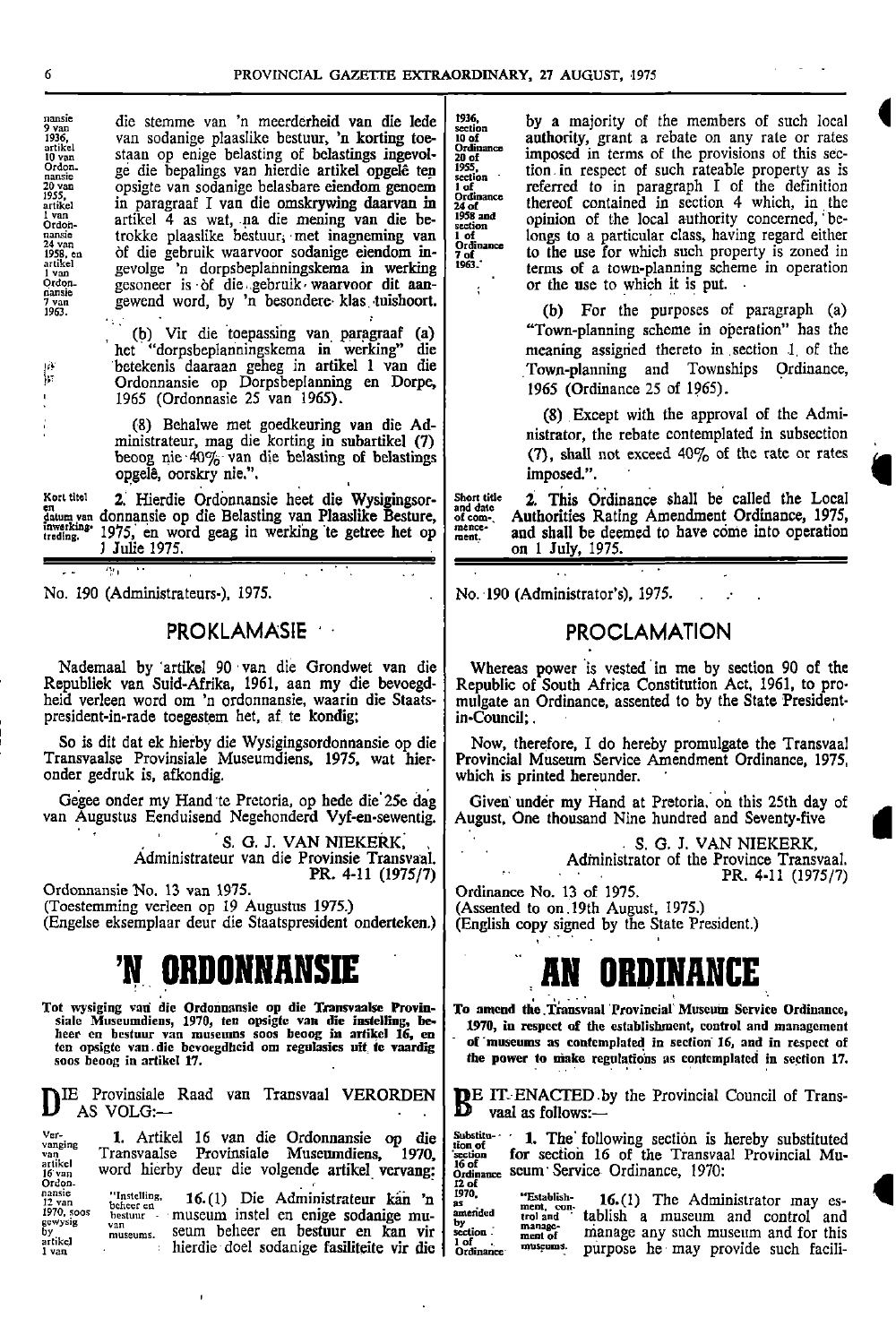• -

| Ordon.<br>nansie<br>14 yan<br>1973                                          | vervoer van persone ten opsigte van<br>enige museum voorsien as wat hy goed<br>dink en kan gelde hef ten opsigte<br>daarvan: Met dien verstande dat 'n<br>museum binne die regsgebied van 'n<br>plaaslike bestuur alleen ingestel word<br>na corlegpleging met sodanige plaas-<br>like bestuur.                                                                                                    | 14 of<br>ties for the conveyance of persons in<br>1973.<br>respect of any museum as he may<br>expedient and may make<br>deem<br>charges in respect thereof: Provided<br>that a museum within the area of<br>jurisdiction of a local authority shall<br>only be established after consultation<br>with such local authority.                                                                  |
|-----------------------------------------------------------------------------|----------------------------------------------------------------------------------------------------------------------------------------------------------------------------------------------------------------------------------------------------------------------------------------------------------------------------------------------------------------------------------------------------|----------------------------------------------------------------------------------------------------------------------------------------------------------------------------------------------------------------------------------------------------------------------------------------------------------------------------------------------------------------------------------------------|
|                                                                             | (2) Die Administrateur kan te<br>eniger tyd, na oorlegpleging met en<br>behoudens die goedkeuring van 'n<br>plaaslike bestuur, 'n museum wat deur<br>daardie plaaslike bestuur besit of be-<br>heer word, verkry of inlyf by die Diens<br>en in verband met sodanige verkryging<br>of inlywing enige bevel uitvaardig as<br>wat hy mag goed ag om aan die om-<br>standighede van die geval te vol- | (2) The Administrator may at any<br>time, after consultation with and sub-<br>ject to the approval of a local author-<br>ity, acquire or incorporate in the Ser-<br>vice, any museum owned or controlled<br>by the local authority, and may in<br>connection with such acquisition or in-<br>corporation make such order as he<br>may deem fit to meet the circum-<br>stances of the case.". |
| <b>Wysiging</b><br>van<br>artikel<br>$17$ van<br>Ordon-<br>nansie<br>12 van | doen".<br>2. Artikel 17 van die Ordonnansie op die<br>Transvaalse Provinsiale Museumdiens, 1970,<br>word hierby gewysig deur die uitdrukking -                                                                                                                                                                                                                                                     | 2. Section 17 of the Transvaal Provincial Mu-<br>Amend-<br>ment of<br>seum Service Ordinance, 1970, is hereby amend-<br>section<br>17 of<br>ed by the substitution for the expression $-$<br>Ordinance<br>I2 of<br>"and<br>1970.                                                                                                                                                             |
| 1970.                                                                       | "en<br>(e) oor die algemeen vir die beter uitvoering<br>van die oogmerke, strekking en doelein-<br>des van hierdie Ordonnansie."                                                                                                                                                                                                                                                                   | (e) generally for the better carrying out of<br>the objects, intents and purposes of this<br>Ordinance."                                                                                                                                                                                                                                                                                     |
|                                                                             | deur die volgende uitdrukking te vervang:                                                                                                                                                                                                                                                                                                                                                          | of the following expression:                                                                                                                                                                                                                                                                                                                                                                 |
|                                                                             | "(e) wat die gelde voorskryf wat gehef moet<br>word vir die toegang van enige persoon<br>na 'n museum onder die beheer van die<br>Diens en vir enige fasiliteit by enige<br>sodanige museum voorsien; en                                                                                                                                                                                           | "(e) prescribing the fees to be charged for<br>the admission of any person to a museum<br>under the control of the Service and for<br>any facilities provided by any such mu-<br>seum; and                                                                                                                                                                                                   |
|                                                                             | oor die algemeen vir die beter uitvoering<br>(f)                                                                                                                                                                                                                                                                                                                                                   | (f) generally for the better carrying out of                                                                                                                                                                                                                                                                                                                                                 |

- des van hierdie Ordonnansie.". Ordinance.".
- Kort titel. 3. Hierdie Ordonnansie heet die Wysigingsor- Short title. 3. This Ordinance shall be called the Transseumdiens, 1975. **I** Crimance, 1975.

1!Iii

 $\mathcal{A}$ 

- 
- the admission of any person to a museum under the control of the Service and for
- (f) oor die algemeen vir die beter uitvoering (f) generally for the better carrying out of (f) generally for the better carrying out of the objects, intents and purposes of this Ordinance.".
	- 3. This Ordinance shall be called the Transvaal Provincial Museum Service Amendment<br>Ordinance, 1975.

A

. .  $\Delta\sigma_{\rm{gas}}$ . . - • . • - • . . •

- - - -

. • •

• .